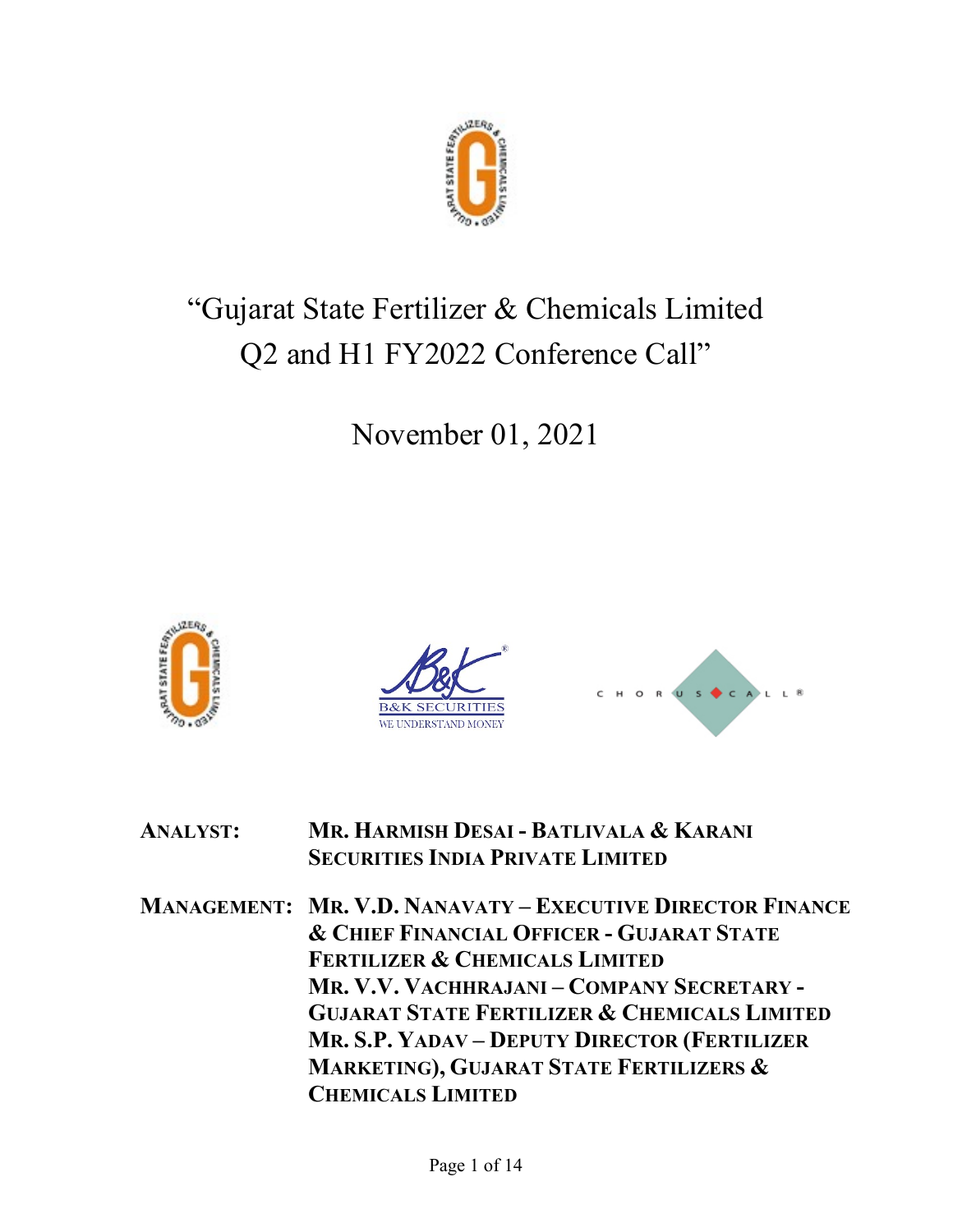

Moderator: Ladies and gentlemen, good day and welcome to the Gujarat State Fertilizer & Chemicals Limited Q2 FY2022 earnings conference call hosted by Batlivala & Karani Securities India Private Limited. As a reminder all participant lines will be in the listen-only mode and there will be an opportunity for you to ask questions after the presentation concludes. Should you need assistance during the conference call, please signal an operator by pressing "\*" then "0" on your touchtone phone. Please note that this conference is being recorded. I now hand the conference over to Mr. Harmish Desai from Batlivala & Karani Securities India Private Limited. Thank you and over to you Sir!

Harmish Desai: Good afternoon and welcome to the second quarter and half yearly earnings call of Gujarat State Fertilizer & Chemicals Limited hosted by Batlivala & Karani Securities. From the management, we have Mr. V.D. Nanavaty – Executive Director Finance & CFO, Mr. V.V. Vachhrajani – Company Secretary. I would like to thank the management for giving us the opportunity to host this call. We would begin the call by opening remarks from Mr. Nanavaty post which we will have Q&A session. Thank you and over to you, Sir!

V.D. Nanavaty: Good afternoon everybody. Thank you for joining this GSFC Q2 post results call. I hope you have seen the numbers, as well as our production and sales volumes are uploaded on our website, so you can see if you are not already seen. As you know this quarter and this year more or less has been depending only on the industrial product performance, all the chemical in the country are doing very well so GSFC is also one of them. Chemical segment has posted a very good topline and bottomline. On half-yearly basis, you might have noticed that our profit before tax for H1 has surpassed the full year PBT of last year, last year we have done it in six months period. Going forward, we look forward to still write the numbers.

> As far as fertilizer segment is concerned due to high input cost starting from natural gas, sulphur, ammonia, phosphoric acid, rock phosphate so all the input cost are on higher side, so that restricted our production particularly in the Sikka unit so we only manufactured when it was economically viable, otherwise we are not running continuously. Government of India also looking to the situation and create a subsidy rate on PNK fertilizers price during the year apart from substantial rise in May 2021, but still the vicious cycle of rising subsidy, rising input cost is continuing and it is very difficult to take call on production or import of the fertilizers.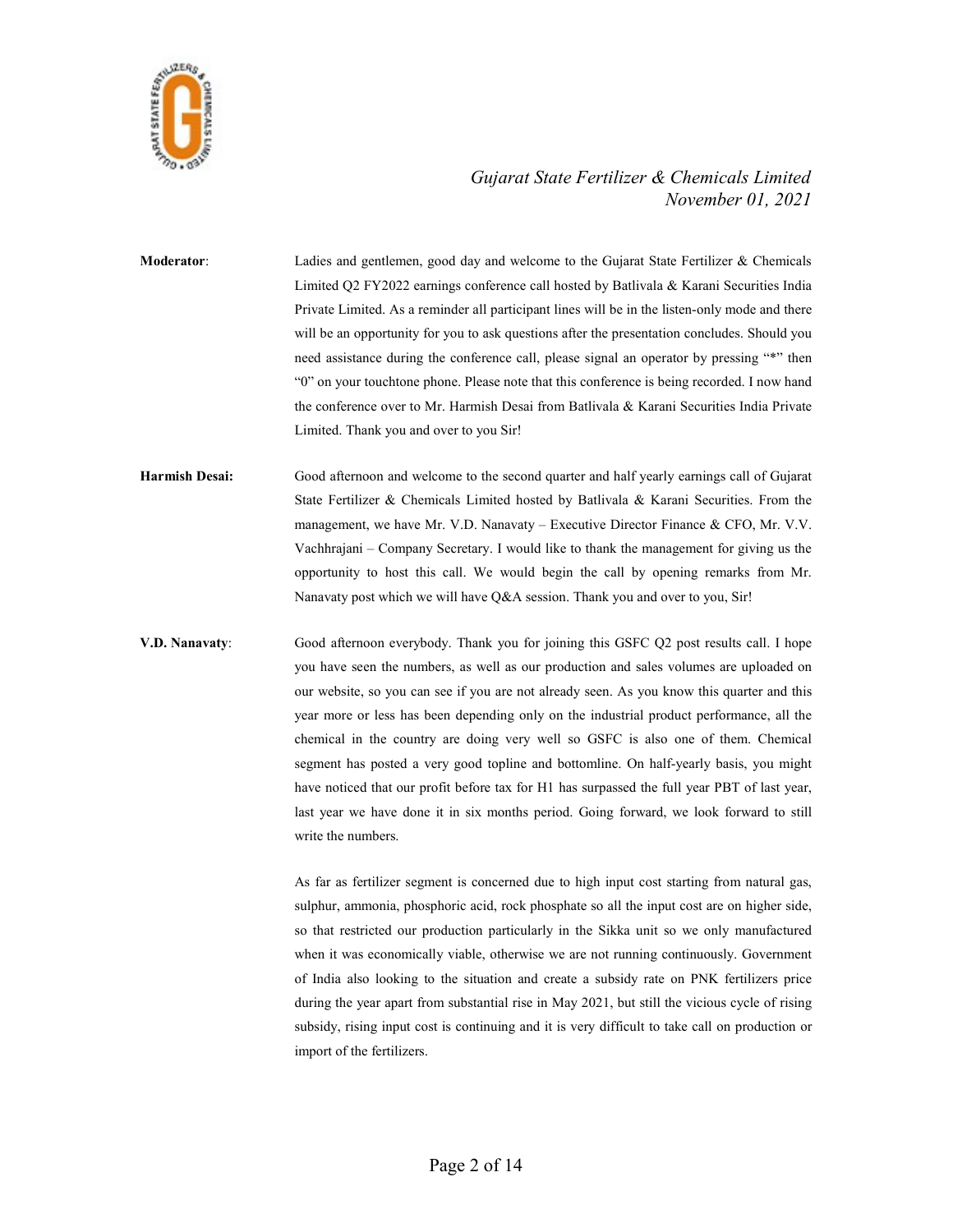

 As you may be noting that the phos acid price which was \$1160 has been increased to \$1330 from October 1, 2021, so again this nullifies the effect of the higher subsidy. Some shortages in the country has also been noticed particularly in the Rabi season, but the government is taking stock of the situation and monitoring it closely for pharma scarcity fertilizer at reasonable price and in required quantities, so we see that immediately there is no going to despite from this higher input cost in March end, so till March fertilizer volumes are going to be remain effected and we feel that something like 20% volume decrease in this year as compared to last year on a full year basis.

 However, GSFC has got both the segments and we have seen this balancing effect in the past also and one segment is not doing good other segment takes care of the revenue and profit, but accordingly in that case for us it is doing very good. We have started melamine one plant which was closed almost for last two years based on a very good price realization; otherwise its energy cost is high so has to be kept on either mode for a two-year period. Apart from the good industrial product working, there were substantial saving in interest cost because of the good working capital cushion available based on per subsidy that is being paid off y government on a one-time basis and this year also government has been quite regular in payment of subsidy so that helped the managing the working capital with lift borrowing.

 On the contrary, we have more than 1000 Crores of fixed deposit vis-à-vis the interest advantage. One good thing is that has happened in the fertilizer segment is that because of the lower volumes for extensive freight, storage, etc., have essentially reviewed and give us the leverage of booking at all those expenses closely and bringing some efficiencies there in between us in future also. As you might have noticed that we have the antidumping duty on Caprolactam has been recommended by the Commerce Ministry and it has gone to Finance Ministry for final evaluation and then notification of antidumping duty coming from various Asian and European countries that will help in improving the topline, bottomline for Caprolactam business.

 The project as we said last time are on ammonium sulphate four projects, sulphuric acid, fifth plant, nylon six compounding plant, solar power project of 18 megawatts and urea revamping for meeting the energy norms of Government of India. So these projects are under implementation and company is also considering various projects for that consider in start like NMA project in Dahej for sulphuric acid unit in Sikka and the company is also looking at expanding in melamine as well as coming out with various projects in the Dahej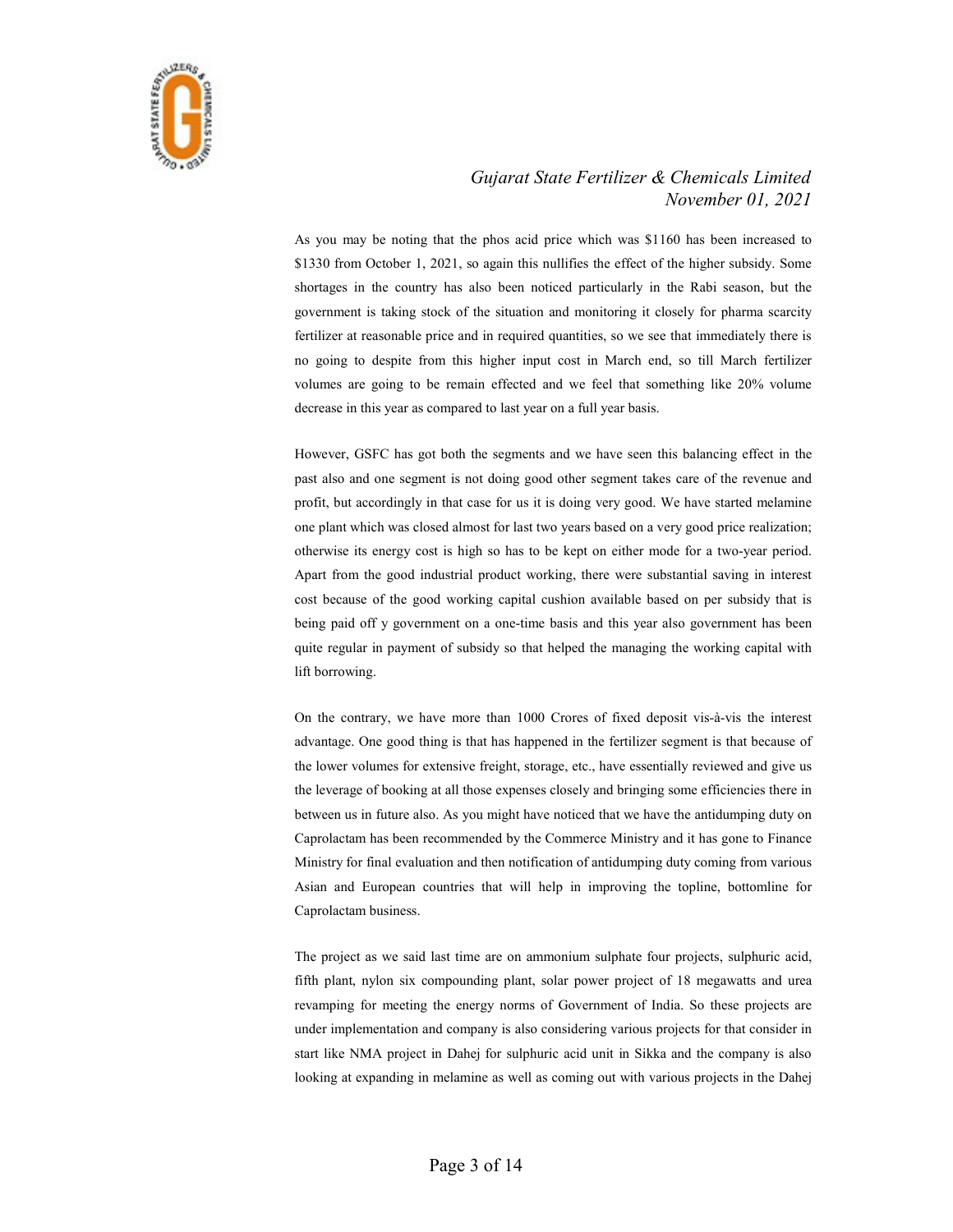

land, which has already acquired in the past. The company is on the growth trajectory and we will see the results in days to come.

 With this note I now conclude my short presentation and welcome you for the question-andanswer session, thanks.

- Moderator: Thank you very much. We will now begin the question-and-answer session. Ladies and gentlemen, we will wait for a moment while the question queue assembles. The first question is from the line of Saket Kapoor from Kapoor & Company. Please go ahead.
- Saket Kapoor: Thank you for the opportunity. Sir, if we look at the fertilizer segment for the first quarter our sales volume was 4.34 lakhs metric tonne and for the second quarter it was 6.06 more than a million we have done for the first half and as you are articulating that we will be witnessing some reduction going forward so what should be our next target taking into account the inflammatory trend?
- S.P. Yadav: Good afternoon. This is S.P. Yadav. It has already been explained by our CFO, Mr. Nanavaty, but during H1 we are expecting it to 9 lakhs metric more and our closing volume would be more than 2 million metric tonnes.
- Saket Kapoor: Sir, come again, I just missed, 9 lakhs for the next second half?
- S.P. Yadav: Yes, second half, so it will be close to 2 million metric tonnes.
- Saket Kapoor: And what was our last year volume?
- S.P. Yadav: Last year it was 26.36 lakhs metric tonnes.

Saket Kapoor: Keeping into fact, the price trend increase in the raw material there would not be any dent on the bottomline if we produce less and sell less, it is normally for us as a company because there is an improved realization from the industrial product, so it makes good sense for us not to produce and sell less or fertilizer?

V.D. Nanavaty: Because suppressed in fertilizer and sometimes because to give fertilizer to this farmers at competitive rate it is very difficult to meet all they input cost and still maintain MRP even they have higher subsidy, so this year it seems to be better that we have some reasonable volume if we are going full fledged like earlier years, but whatever is a lost as you rightly pointed out it will built up by the industrial product segment.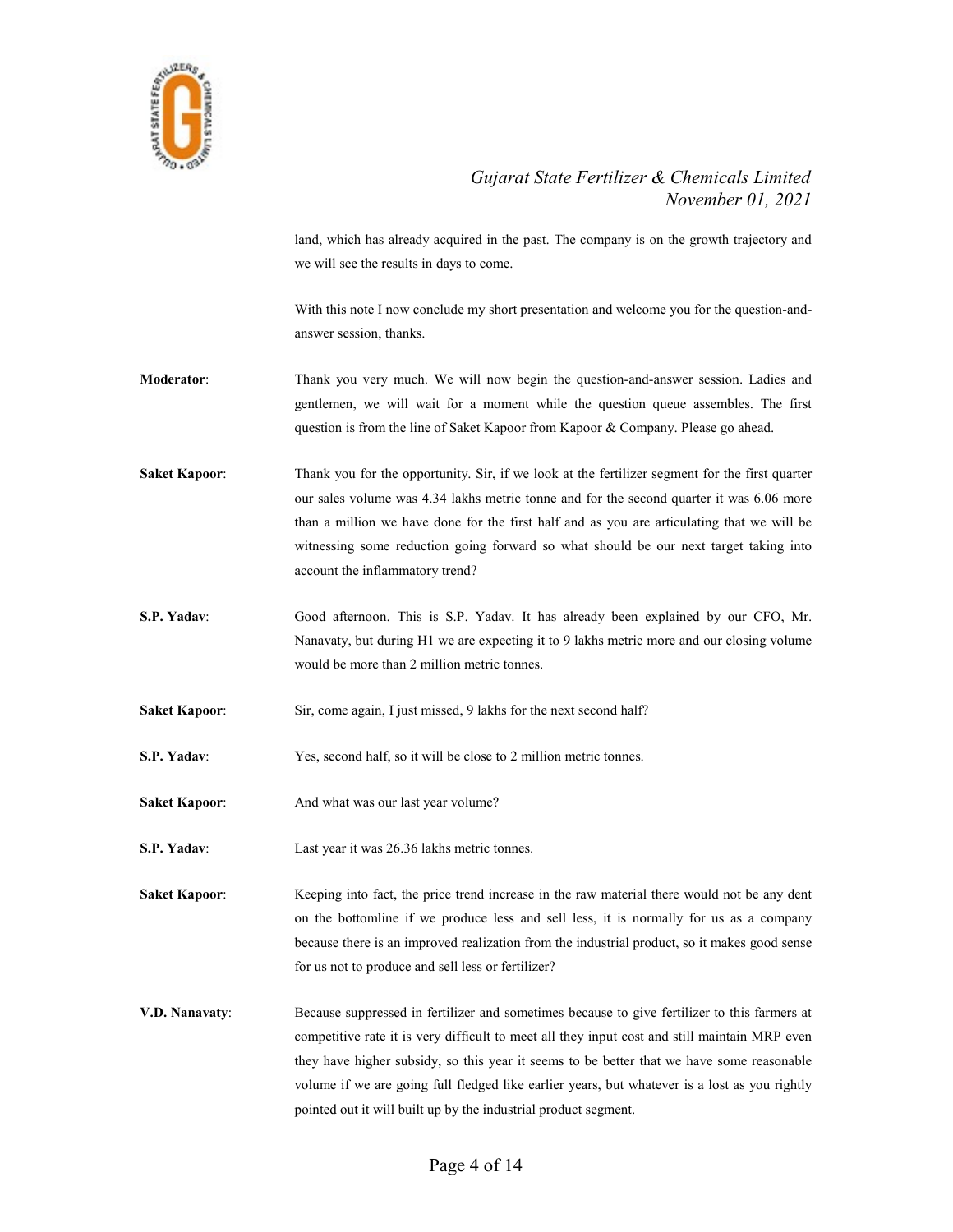

Saket Kapoor: With this volume drop, this will not lead to any problem with the farmers because their dependence on us or whether there is sufficient stock, how is this math work, when this will be setting less how will this gap be filled up because there should be a requirement of fertilizer going forward in the same proportion has had been in the last year case, so whether last year volume are abnormal or this year reduction will flow through easily, because there is no chance of import also since fertilizer availability globally had become an issue it is our understanding on what we read from the article is correct?

- V.D. Nanavaty: With the international price fertilizer is available in whatever quantity it is required, there is no problem, only thing is price is high, so now in this kind of a situation 5 to 6 years once in a while it comes, so all back logging event, tenure event get consumed, which used to be there, pipeline was always scaled up with new supplies from the company, so that is not being the answer whatever is there in the pipeline everything is getting consumed, but there will be some shortage, but some demand may get contacted accordingly.
- Saket Kapoor: If you take the industrial product part, as you told that there are things brighter even going forward, so can you give some more colour on what have been the exit prices for the key products of Caprolactam, melamine, nylon 6 and methanol, what is the exit prices for the month of October for these major products?
- V.D. Nanavaty: So, Caprolactam price are more or less stable at \$2060, but melamine price is increasing, so now it is more than \$3000, so it is almost double than last October prices, so after Deepavali time we can see some reduction, but as of now for the full month of October it was quite high and nylon 6 prices are also high is Rs.205000, which used to say 175 or something like, so all the prices are on upside and compared to last year Q3 they are much, much on higher side.

Saket Kapoor: For methanol, this quarter methanol contribution was also?

- V.D. Nanavaty: Methanol prices also have increased from Rs.28 to Rs.29 per kg to some Rs.40 to Rs.45 per kg, but with gas prices rising substantially more than rise in methanol price, we have cut down our methanol plant in the month of September because of mismatch in gas price and methanol price, whenever again gas price performs after this winter is over, we will again start the methanol plant.
- Saket Kapoor: For this quartet there will be no contribution from the methanol segment?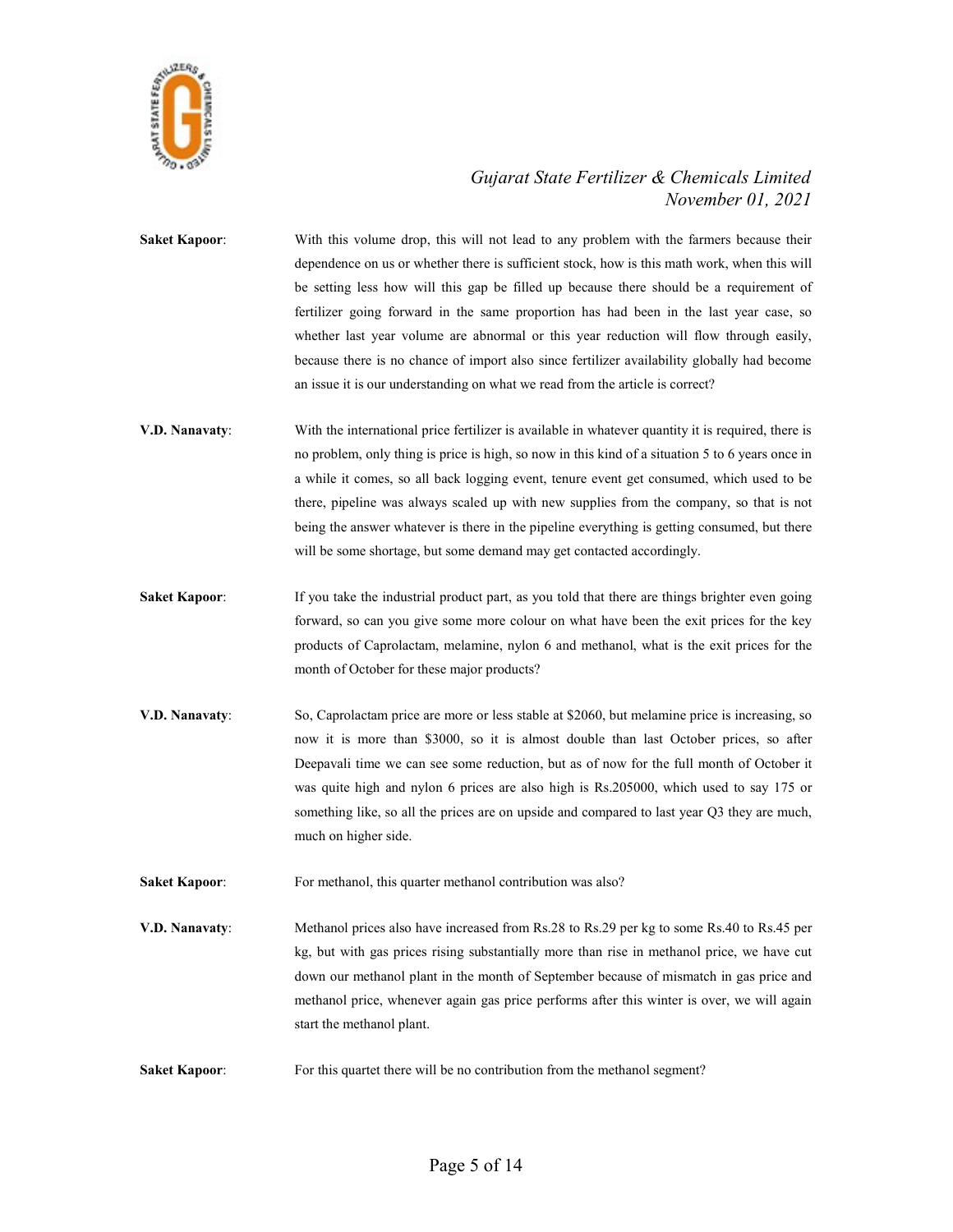

- V.D. Nanavaty: So, all that is being taken care by melamine one plant which was stopped since last two years and higher melamine that product pricing for and it will be maintained.
- Saket Kapoor: Sir, can you give me exit site for September for Caprolactam, melamine, and this nylon 6?
- **V.D. Nanavaty:** I will have to see.
- Saket Kapoor: Sir, during the call you can give?
- V.D. Nanavaty: We will have to see what was the price?
- Saket Kapoor: Now, coming to the inflammatory trend, these industrial products prices which have moved up, the factors that have contributed to it, what are the factors that are going to vein down going forward whether there are any new capacities are going to come up globally or how is the consumer going to get effected with these high prices so are these profitability numbers sustainable for the IT segment going forward or what factor that putting them if you could throw some light on this?
- **V.D. Nanavaty:** This is a kind susceptible problem when all the problems get piled up all of a sudden at one point of time and this kind of situation arises like logistic constraint and shipping constraint and China's production coming down because of environment and power shortage issues and then Indian demand going up suddenly post-COVID relaxation, so you cannot any capacities in a short-term of 3 month or 6 months period, so people are ready to pay whatever is the price because consumers have also ready to pay higher price for whatever whether they buy car or the buy house or they buy textile, they are ready to pay higher price so the actual users also find it okay to pay better price to us, so this is the situation, but Caprolactam is okay because the crude will not come down so easily so this Caprolactam we see the \$1000 more than little \$1000 spread that we see to be maintained till March end. Melamine will come down a little bit because it is very much heated up, so this is not sustainable for a long period of time, but still nothing will happen all of a sudden everything will happen gradually so till March we will have good profit in the industrial products.
- Saket Kapoor: On top of what we reported for second quarter, there is a scope of margin improvements even going forward in the current business?
- V.D. Nanavaty: First quarter used to be better than second quarter.
- Saket Kapoor: On the industrial side?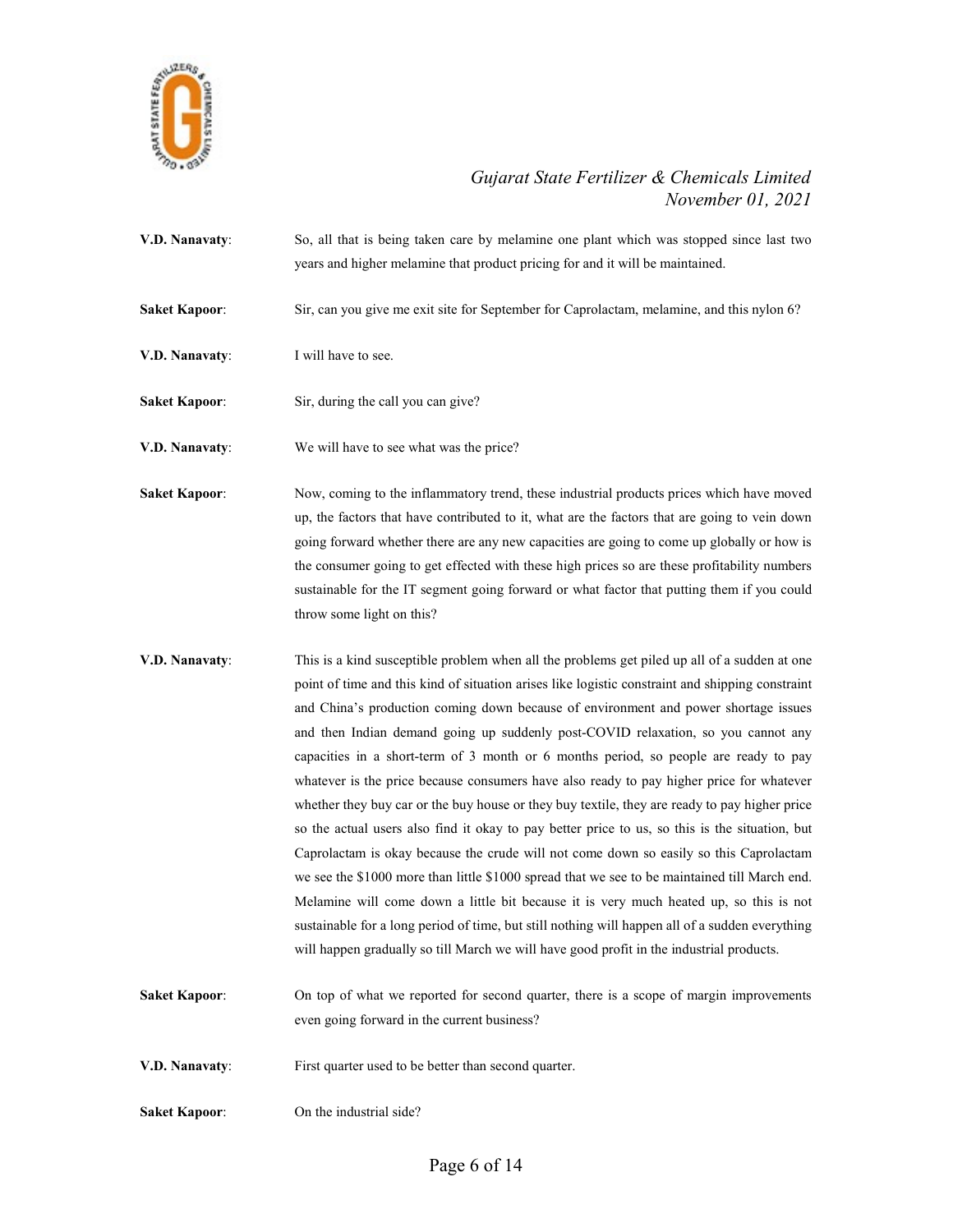

V.D. Nanavaty: Yes.

Saket Kapoor: Right, we have seen this increase in agri cost also from the government subsidy head from 509 Crores to 913 Crores, so how is this going to impact in the liquidity portion or is this temporary only and going forward this would get liquidated in the due course of time?

- V.D. Nanavaty: So, as I said the subsidy for agri product have increased substantially as you know for DAC last year it was Rs.10000 per tonne, now it is Rs.33000, so even if my one subsidy for one tonne is pending last year I would have Rs.10000 outstanding, at this time I will show Rs.33000 outstanding which is the numbers have increased all the numbers that is why it shows up like this, but as I said government is paying subsidy regularly, for urea it is already paid subsidy up to October 15, 2021, so that subsidy outstanding of 15 days is pending and PNK fertilizer they have paid up to August, so September, October is pending, because of the high numbers in even PNP products even little bit subsidy blockage shows us huge increase compared to March end.
- Saket Kapoor: Right, for us the main cause of worry is the power and fuel, the gas prices that are going to affect the business having a more dent, it is not a quick fix for any organization, so what are you seeing in terms of the power and fuel mix that is affecting the margins going forward and our investment in the renewable segment currently, what is our current solar installed capacity and further what are we investing and also update on the new products under the Atmanirbhar Bharat part I think some soluble reversed fertilizer you were talking about and some other product of catch up on that day what is the updates on the same?
- V.D. Nanavaty: Power and fuel expenditure is higher mainly because of the gas price because lot of power gas generated through natural gas instead of coal or any form of energy, so that is why it is on higher side, so till this winter is over, the gas price is going to remain higher, so this will not come down immediately, but as you know we have wind power capacity of 152 megawatts and already some 11 megawatts of solar power and 15 megawatts of solar power is under installation that will be over in June 2022, so we will have a substantial renewable source of power, it should help in getting the power cost down, but you know power and fuel are together in this presentation, so if the power cost is not high, but since fuel only natural gas is there that is why the overall cost seems to be on higher side, but it should come down after September 2022.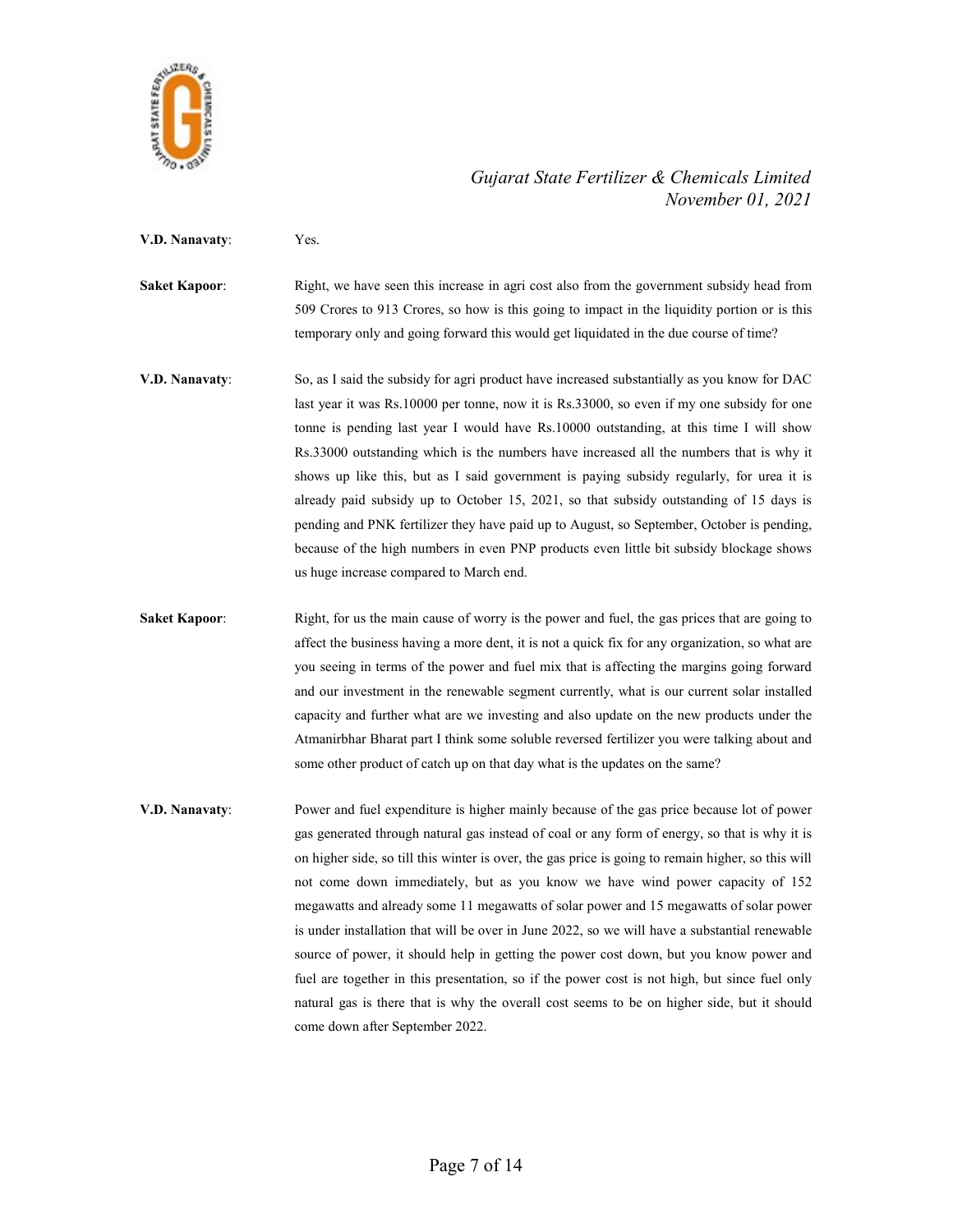

- Saket Kapoor: Right and also the tax provision part lastly, why have we made the provisions on the higher base money, so on a profit of 330 Crores it is 104 Crores, so what is the net out go on tax on the profits?
- V.D. Nanavaty: Now what happens, tax rate is determined on early estimation, so quarter one profit was not so high so we have estimated conservative yearly profit and according tax out go, but with this good profit of quarter two, the early estimation is on higher side, but it will come down in Q3 and Q4, so it is a onetime kind of an impact of lower estimation of profit for the whole year and we saw a higher profit what happens that whatever exemption, income tax exemptions company has that percentage comes down with higher profits in hand so if you say Rs.10 income tax exemption and if you are making profit up Rs.100 then your exemption is 10%, but if you make Rs.200 profit then you exemption gets limited to 5% so then when you make higher profit you have a higher tax outgo because your tax exemption are not so high in that scenario so that kind of situation arises in our windmill and other 80IA exemption with higher profit that in fact gas little diluted, but again to some 35% tax rate including surcharge we all effective tax rate of around 29%.
- Saket Kapoor: Thank you and all the best. We can conclude that the industrial product segment is going to contribute in a much better in proportion going forward and there will be dent in the fertilizer margins going forward, is that fair assumption?
- V.D. Nanavaty: Correct, fair assumption.
- Saket Kapoor: Thank you, Sir.

Moderator: Thank you. The next question is from the line of Deepak Chitroda from Phillip Capital. Please go ahead.

- Deepak Chitroda: Thanks for the opportunity. Sir, I have two questions, first is especially in the subsidy side, how do you see subsidy situation panning out towards the end of March, because as I understand I think government as allocated to roughly around 80000 Crores for the industry and historically if we see that allows towards end of December or so, so how do you see situation coming up in the March this year?
- V.D. Nanavaty: There may be some difficulty of budgetary allocation in February-March, but unlike earlier years where government was getting into trouble because of the shorter tax collection and shorter income compared to their expenditure, this year they have received a very good tax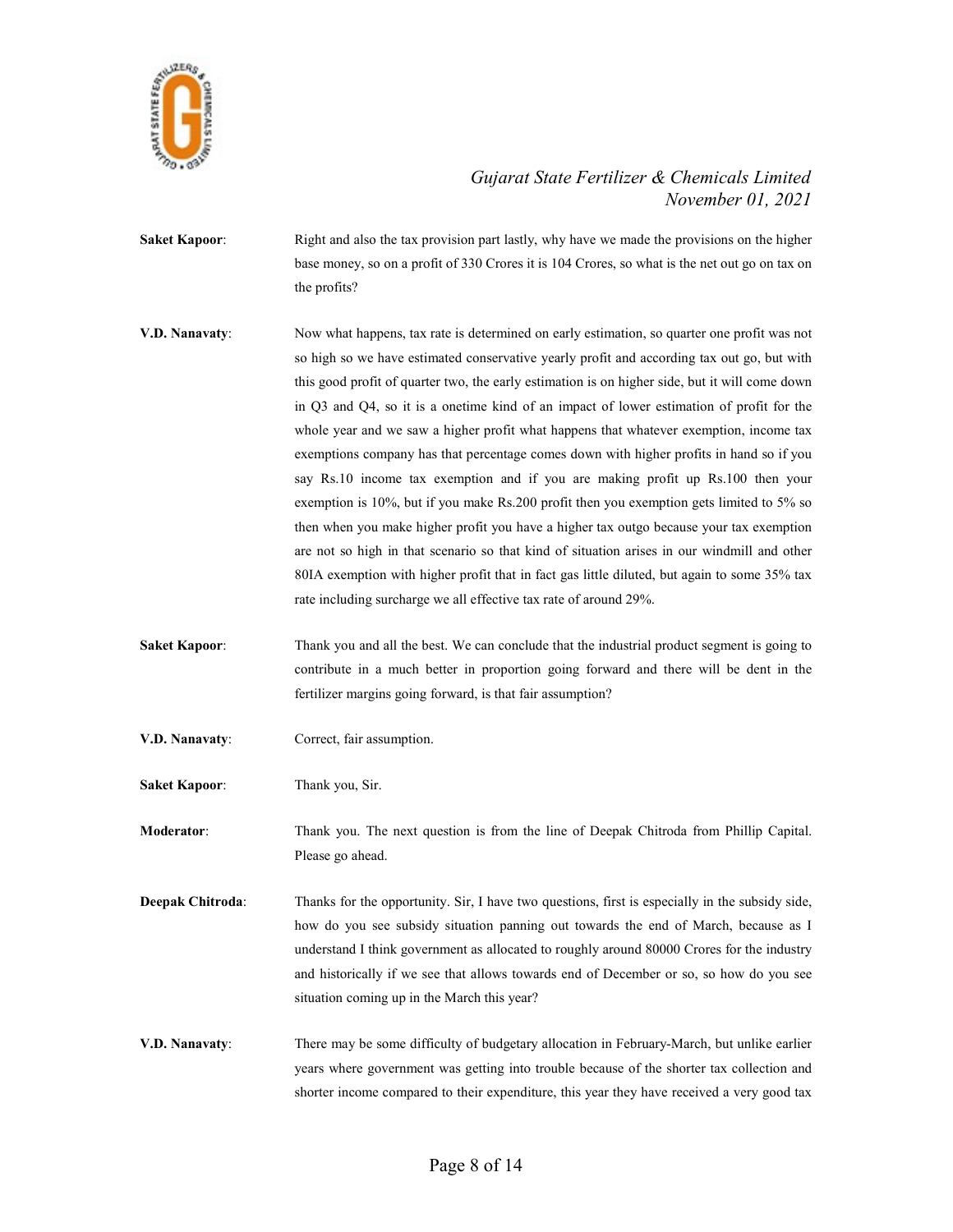

collection in form of GST or direct taxes and there you must be reading their fiscal deficit is the lowest as on September end and maybe historically low so with all this good better income government never intended to delay subsidy, but there have their restriction so they were not going beyond certain fiscal deficit, but with good income in hand I think this time we should not be in a much trouble and we are already in November and as I said for urea they have paid subsidy up October 15, 2021, which has never happen in past and for PNK up to August and some imported PNK they have paid up first week of September, so this indicates that this year there may not be so difficult like earlier year.

- Deepak Chitroda: Second question is about diversity of RM as you mentioned in their opening remarks especially if I talk about in case of potash because I think PNK is bound to have a production for NPK going forward because I think the price is so far we are announcing any increase because of the contract price, so do you think that, but you said the users will be restricted to also produce some of the NPK grades like 10-26 or 12-32 going forward?
- V.D. Nanavaty: Yes, right now government focus is on DAP because that is a popular product and potash as you know the official price remains at \$280, but nobody gets potash at \$280, it is already more than \$400 informally; however, since it is not a official price, so the government has also not increased subsidy on potash, so possible that customer restriction on NPK production may come in, of course government has increased subsidy by Rs.2000 for 3NPK grade, because potassium price is also increased, ammonia price also have increased so to broadly compensate 10-26, 12-32 and 20-20, 0-13, these two grades have been given additional subsidy of Rs.2000 from October 1, 2021, so there will be some relief to the NPK manufacturers, but right now government encourages DAP production.
- Deepak Chitroda: Sir, in that sense do you expect that probably you might get some subsidy package or MRP increase if possible going forward considering the addition spike in RM cost or overall finished product prices?
- V.D. Nanavaty: No, MRP the government is determined that MRP should remain range down, so farmer should not be burden with higher MRP because of this input cost, so government has been insisting companies to bring in their MRP, rise in MRP and they have increased the subsidy I would say three time during this year one is of course in May as compared to last year and again in July and again from October 1, 2021, so government is trying to see that there is no shortage in the country because companies would find it loss making to make fertilizer, import fertilizer and at the same time farmer should also not be burden all this rise in input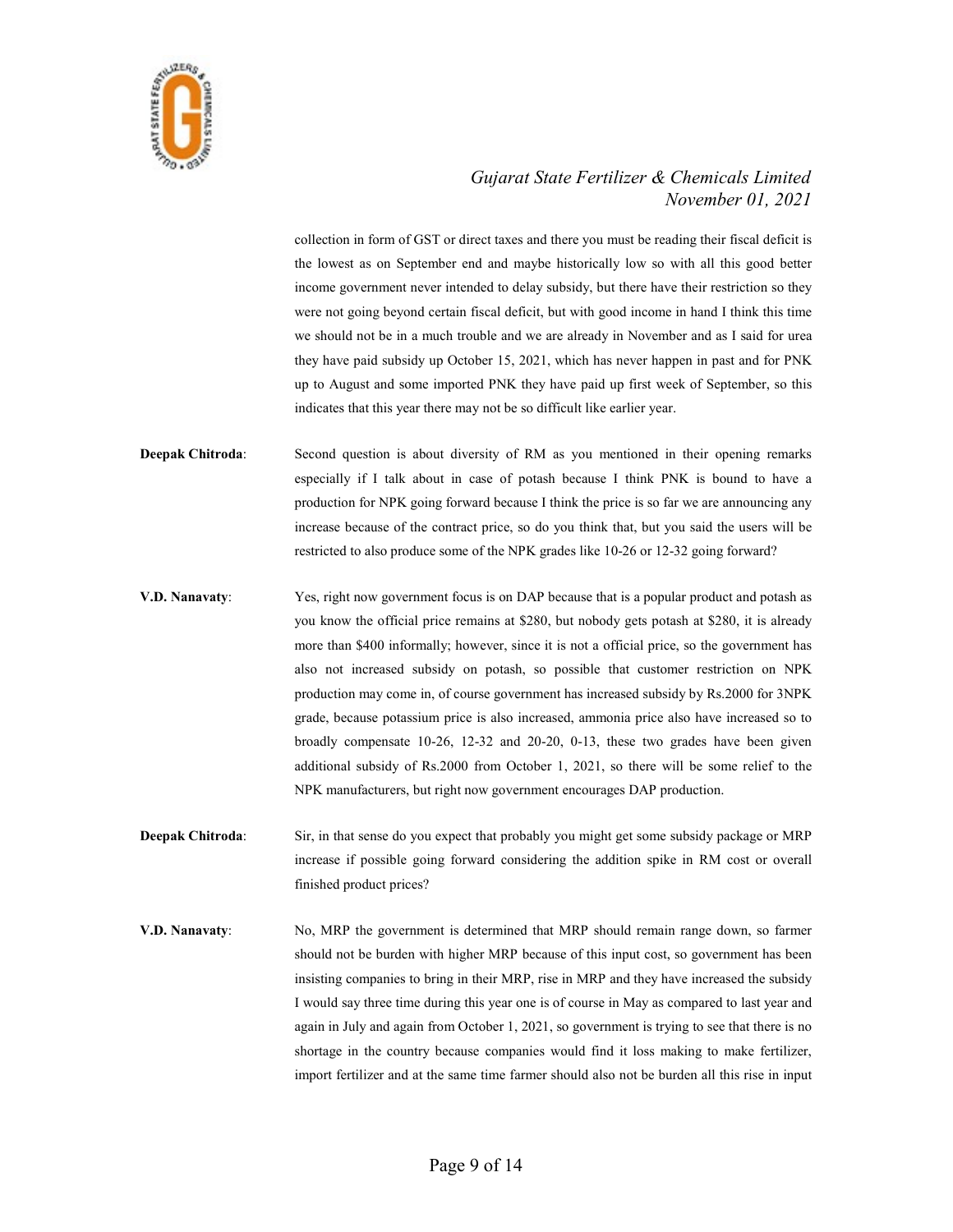

costs, so government has been increasing the subsidy at the right time so I think this is the situation.

- Deepak Chitroda: So, basically going forward it is very difficult for the government to give any additional MRP or subsidy going forward probably picked up in that two side, so to some extent I think companies they have absorbed to extend the high cost of production for NPK including BPM?
- V.D. Nanavaty: Yes, some compromise will have to be made in these three stakeholders in place so sometimes it is better to run the plant instead of keeping it down, so maybe there will be some loses so companies are taking that call and they will call in this regard.
- Deepak Chitroda: Sure, in that sense what is the situation for our TIFERT joint venture are we getting any quantities of this phosphoric acid now from them?
- V.D. Nanavaty: Yes, we are regularly getting it from them because they are operating at some 40% to 50% capacity, so we and Coromandel both are getting regular shipment from them and as there is no problem in phos acid, only problem is price so if you are ready to pay the price, supply is not a constraint.
- Deepak Chitroda: Because till last quarter you were saying that there were some unrest earlier in Tunisia and we were not able to get proper quantities, so I think that situation improve as you rightly pointed out?
- V.D. Nanavaty: Yes, some improvement is there, still it is not till our expectation because plant should run at 100% capacity, so still it is at half, but now with good PA prices, they also have the intent to run it at higher capacity because as such price \$1330 they can make the huge money.
- Deepak Chitroda: Sure and Sir, in that sense are we adopting any strategies like yesterday I was hearing the one of the large producers call, they were basically trying to diversify into various products like SSP, or other water soluble or micronutrients and all, so are we planning to do that probably in H2 or maybe that can be our long-term strategy on power?
- V.D. Nanavaty: We are already in the WSF and of course we do not want to go in SSP, but WSF and other organic and micro fertilizers we are already there and we have good market share and we are expanding, varieties of the product that we manufacture, so that is always there and it is giving good margin also because the price there are not controlled and farmer knows the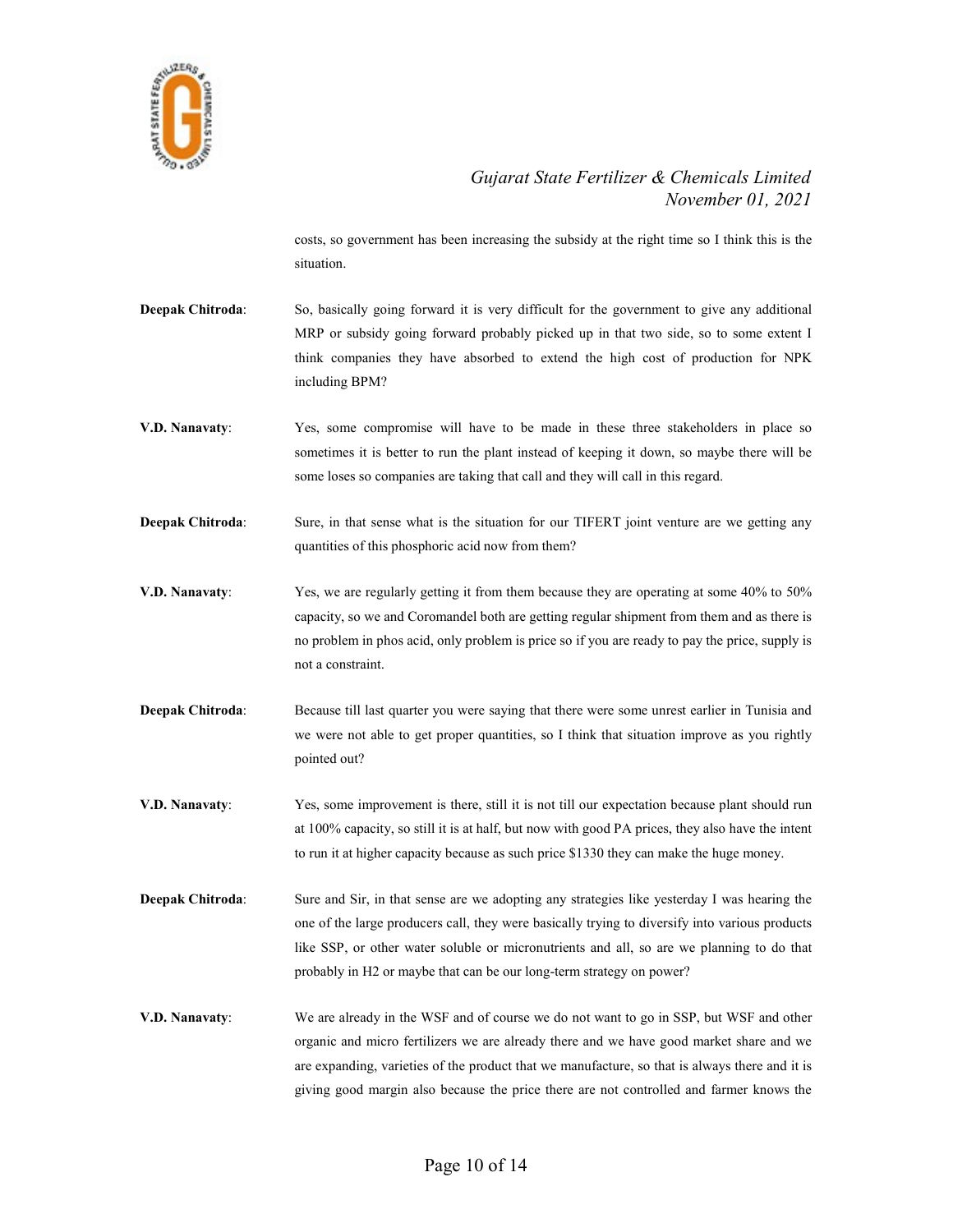

value of this WSF fertilizer, so we are already there, but this is kind of a short-term issue, so once that is over then things will be back to normal.

Deepak Chitroda: So in that case also I just want to ask you that what is the status of our expansion plan which we are talking about in terms of increasing the basically setting up the phos acid plant, etc., is there any update in that sector?

- V.D. Nanavaty: Yes, so because of the COVID and all large capex naturally anybody would like to be cautioned on spending in this COVID situation, so where lot of funds certainty about everything was there so now that is over, now again we are looking at setting up this plant maybe in some modular way, so earlier we used to go for trial and then metric tonnes per day for some capacity so we may go for 600 x 2 kind of thing, so first 600 and then once it is stabilized we may again go looking to demand and all go so for another 600 metric tonnes plant, so company is definitely reviewing this and once firm decision is made we will be announcing it suitably, but we are not going back that is for sure because with kind of price, you can recover all your capex in maybe two to three years time and India is in need of phos acid on continuous basis so while rock freely available I would say phos acid is quite cartel product in this situation it is good that somebody push up this plan for indigenous production.
- Deepak Chitroda: Thank you very much, Sir and all the best and Happy Deepavali to the entire team.

Moderator: Thank you. The next question is from the line of Harmish Desai. Please go ahead.

Harmish Desai: Sir, can give the update on the capex for the first half and the capex for the entire financial year?

V.D. Nanavaty: As I said, we are doing right now implementing ammonium sulphate that will be fourth plant, we already have three plants, so this will be in 80 Crores capex and it will produce 400 tonnes per day of ammonium sulphate, which right now the GSFC only producing, FACT in the Kerala they are also producing, but sometimes they go off and on, so we are the regular producer of this product, then we have another capex of sulphuric acid, this will be our fifth plant. So it will be around 180 Crores capex and we will produce 600 metric tonne per day of sulphuric acid. This will be used captively for fertilizer production. Then we have nylon 6 compounding for this 35 Crores capex, it will produce 48 tonnes of compounding nylon 6 production on a daily basis. Then we are putting up a 15-megawatt solar plant at a capex of 84 Crores. That will come on stream in June 2022 and then urea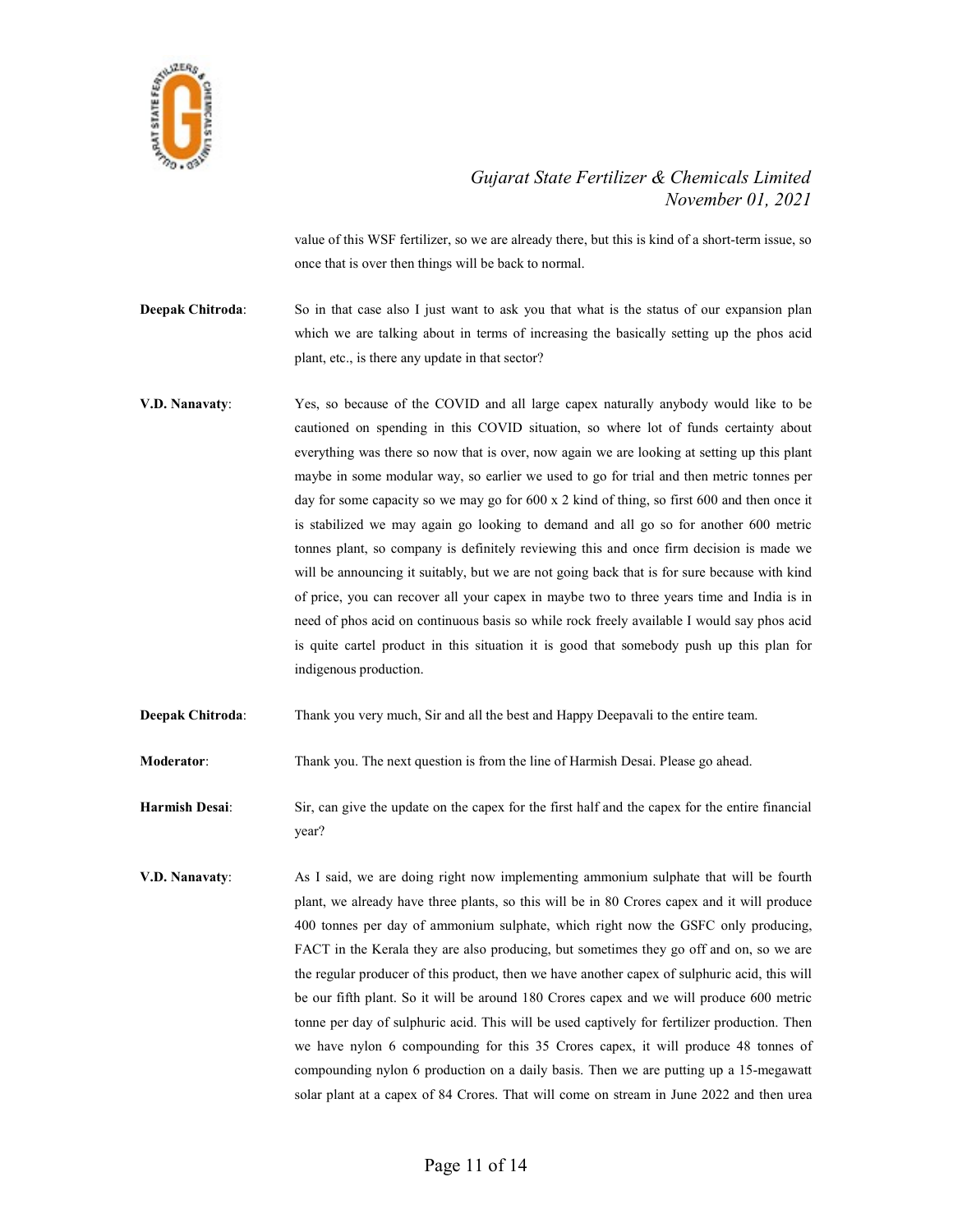

plants are very old 67 vintage. So we are evaluating them to meet the reduced energy that government is focusing on so that will be 300 Crores capex and this is being done in the live plant, so it is a little slow, it will come in Q4 of 2023-2024 will be commissioned, so these are the things, which are going on or maybe half of the capex will be spent in this year and maybe half will be spent in the next year, so something around 100 Crores to 150 Crores will be this year capex and remaining the next year capex, so another plant at boardroom level is phos acid, sulphuric acid at Sikka that will be 600 metric tonnes phos acid and 1800 metric tonnes sulphuric acid plant. That will be at around 1500 Crores capex and we have another plan to set up MMA that is methyl Methacrylate at Dahej that will also be around 1500 metric tonnes, but these are all under discussion stage at the board level so as and when it is finalized we will announce firm commitment of the company to go ahead and we have a large piece of land at Dahej where we for future also we had a consultant to suggest new products for that also as and when we progress we will be announcing.

- Harmish Desai: Understood and so other situation of the RM prices increasing so what do you think of a situation going ahead, the second half of the financial year on the fertilizer side, do you see the situation to continue and what is your expectation of this things?
- V.D. Nanavaty: Majority of our raw materials are related to crude so benzene, sulphur, even natural gas is associated product of the crude extraction. At least as far as crude is \$85, this prices will remain at least till March 2022, but natural gas is also related to this winter season where western countries consume a lot of gas for heating purpose so till February that gas price will also remain on higher side and others like phos acid ammonia is used worldwide then they are getting good price in Europe and Brazil, so earlier what used to happen that in India because of volume they used to sell at little less price that is not a situation now so we do not see much reduction is March 2022 something here and there will have, but nothing drastic reduction is going to happen.
- Harmish Desai: Sir, do you have any plans for increasing our prices, any action on that and have we taken any price hikes in this particular quarter?
- V.D. Nanavaty: Yes, industrial products based on the import parity price as and when international price rise, our realization automatically rises accordingly and for fertilizer government is increasing the subsidy to let the farmer get the price I mean the fertilizer at the same old rate, so government is increasing subsidy to compensate for the input costs rise and whenever there is some product which is economically not viable we are not producing, so we do not see much reduction in margin.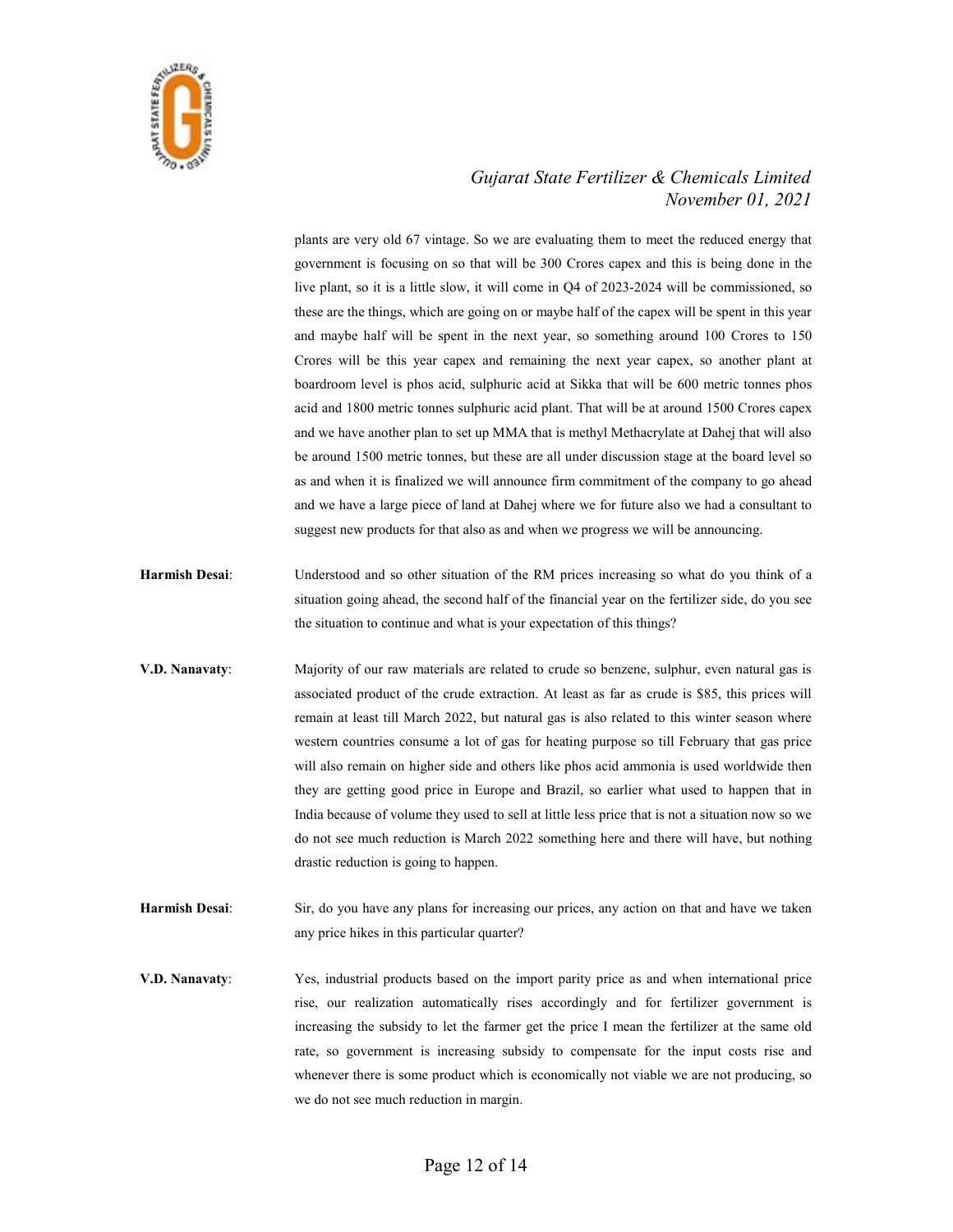

- Harmish Desai: Sir, the run rate that we have seen in the first half of the financial year on the chemical segment, do you see this run rate to continue for the second half of the financial year as well?
- V.D. Nanavaty: Yes, at least Q1 run rate will be there for H2 in totality as you say Q3 is still better, but Q4 may not be so good, so on an overall basis what we saw in Q1 in chemical is sustainable for H2.

Harmish Desai: Sir, our expectations from the upcoming Rabi season?

- V.D. Nanavaty: Demand is good because of late rain and reservoirs in the country are full, so demand for fertilizer is there and according sowing is also good, but on fertilizer side there are some constraints so demand and supply will have to meet at some point in time some reduction in demand, we will have to be there but otherwise supply constraint is already there.
- Harmish Desai: Sir, this news that we are hearing now about the fertilizer shortage and the people getting into a lot of trouble because of that, so how do you see the situation, is there really that big concern on this fertilizer shortage side and as a company are we countering it?
- S.P. Yadav: In fact there are major two reasons of this fertilizer shortage, government has already advised all the companies not to increase the MRP of diammonium phosphate, so now diammonium phosphate is just like urea, in phosphatic segment it is a heated product as on date, so farmer is asking only for DAP. On the other hand, due not announcing subsidy on time, fertilizer companies they are not in a position to impose sufficient stock or produce, so this is a major reason. I can tell you, our first point itself, in country which is 15% lower than last year from April to October and past sale is only 6% less than last year, if you see for fertilizer production it is only 1% lower and if we see the stock, the stock is really 60% minus as compared to last year for the period April to October, so this is the major reason, everywhere even cry is there for DAP not for any other grade in phosphatic sector and as far as ours is concerned we are following the instructions of government, we are manufacturing DAP and of course in past we have also manufactured some of the other grades like NPK12 and NPK10.

Harmish Desai: That was helpful. Thank you so much and Happy Deepavali to you all.

Moderator: Thank you. As there are no further questions, I will now hand the conference over to the management for closing comments.